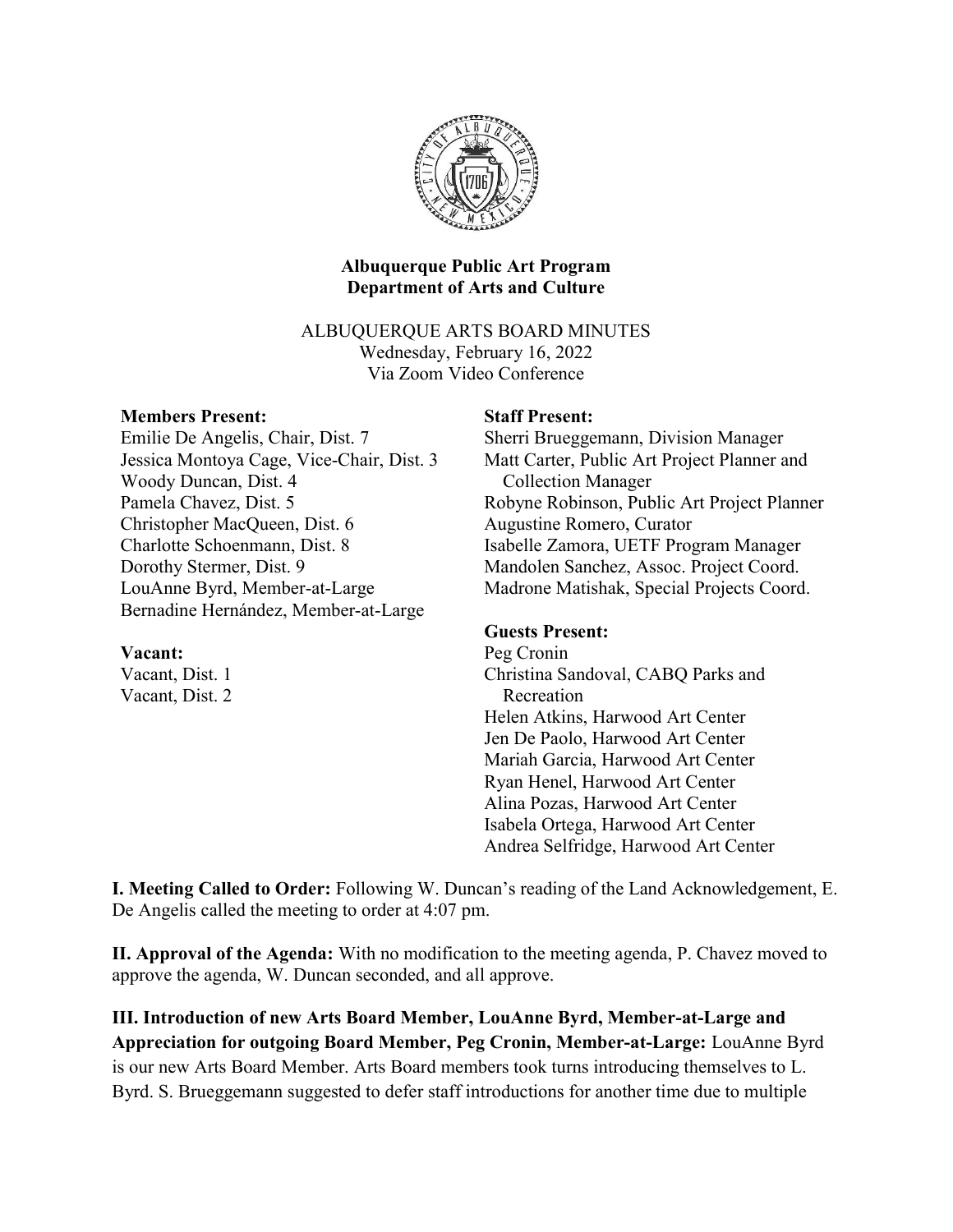issues with internet and electrical outages. L. Byrd introduced herself to the Arts Board. She paints and is involved in the community. She has worked for the past 8 years with the National Hispanic Cultural Center and is a past Board Chair of the NHCC Foundation and is on the NHCC Board. E. De Angelis thanked P. Cronin for her years of dedication and service on the Board. P. Cronin thanked the Board and left the meeting.

IV. Approval of the Minutes from January 19<sup>th</sup>, 2022: C. Schoenmann commented favorably on the summarizing all the information from the January meeting, though she pointed out that there are some small typographical edits that should be made but no substantive changes. D. Stermer moved to approve the January 19<sup>th</sup>, 2022 minutes with the aforementioned corrections. C. Schoenmann seconded. L. Byrd abstained since she did not attend the meeting. The motion passed with one abstention.

V. Adoption of the Open Meetings Act Resolution for 2022: S. Brueggemann shared the Open Meetings Act Resolution for 2022 which states that the Arts Board follows the New Mexico Open Meetings Act. P. Chavez asked if we wanted to change the resolution to reflect the DEIA Committee work in requiring supporting documents to be submitted to the Board five business days prior to the meeting rather than what is stated in Section 2, that the agenda must be made available three days prior to the meeting. E. De Angelis and S. Brueggemann explained that the two are separate because the DEIA work is about getting the content of important attachments to the full board rather than on the agenda because supporting documents often take longer to gather together. S. Brueggemann advised that the Board adopt the Open Meetings Act Resolution for 2022 now and can amend them at a later time if they would like to change the language to also reflect the DEIA guidelines, which are still not fully approved. C. Schoenmann moves to approve for now, P. Chavez seconds, and all approve.

VI. Public Comment: No public comment was received by the time of the meeting.

# VII. Introductions and Reports:

A. Harwood – Mesa Verde Park Phase IV (temporary name): Jen De Paolo introduced herself, the Harwood Art Center, and the Apprenticeship for Art and Social Justice project. Harwood saw room for and growth and community engagement at Mesa Verde Park and installed first sculpture in 2019. All sculptures in the art park are co-creative, community driven, and living monuments to the residents and park ecosystems. Harwood gave an indepth presentation that detailed an overview of the site, completed projects at Mesa Verde Park, and plans for the project they are requesting funding for, Phase II of Camino. Phase II of Camino is seating that provides a place for refuge and gathering that encourages people to engage with the sculptures. The seating area will be embellished with handmade ceramic tile co-created in community workshops that will use symbols that represent experiences, hopes, dreams, and imagery related to the native plants in the rainwater harvesting basin. Multiple Arts Board members thanked and commended Harwood for their presentation as well as their work. J. De Paolo clarified that Harwood is asking for \$47,000 from Arts Board with the majority of funds going to artistic salary and tile creation. CABQ Parks and Recreation is providing additional funds and support for other aspects of the project. S. Brueggemann shared the budget breakdown and line items labeled "CABQ" are where Arts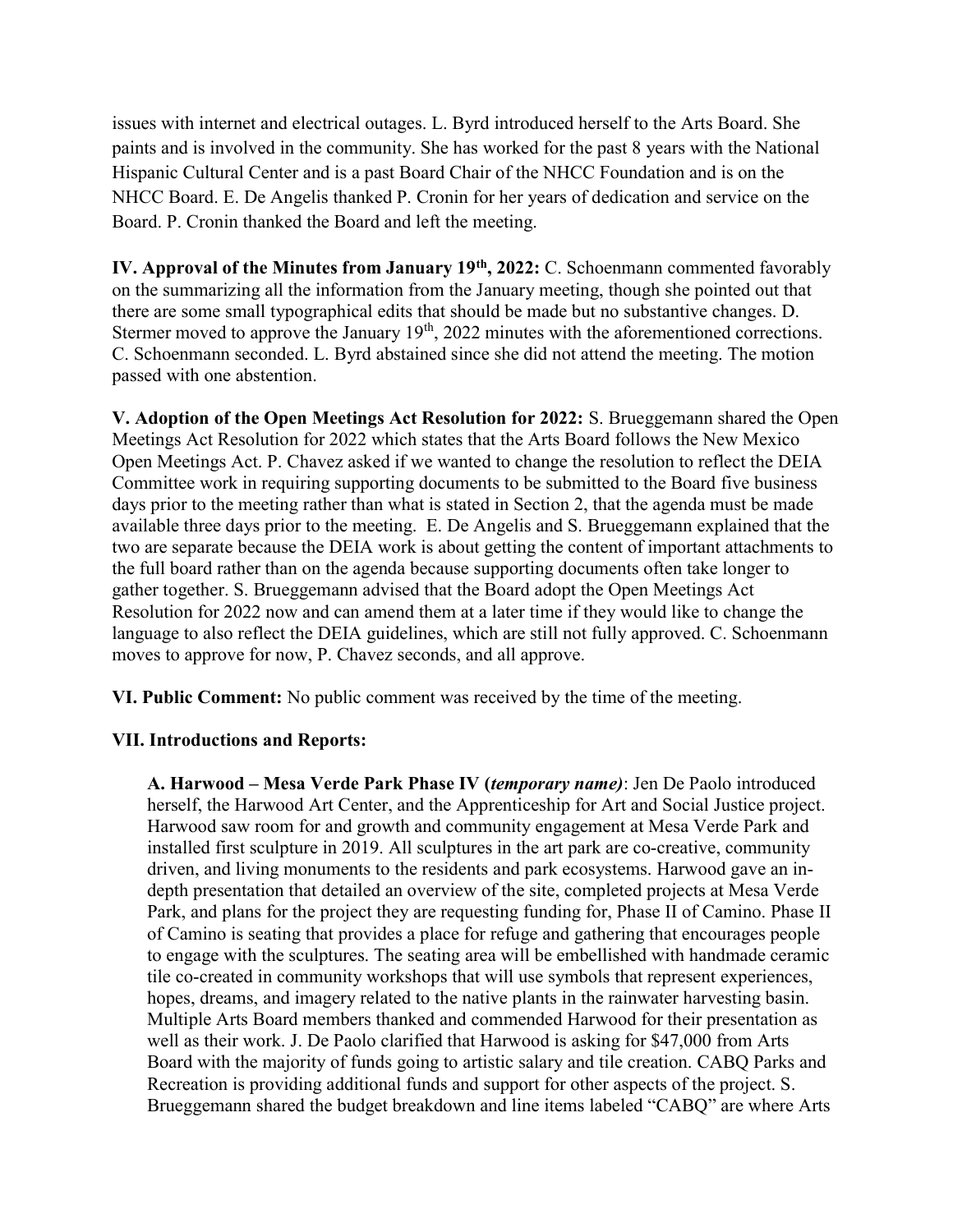Board funds would be used. C. MacQueen moves to approve and J. Cage seconds. E. De Angelis and B. Hernández abstained. Motion approved with 7 in favor and 2 abstentions.

B. DEIA/Governance Committee Report: E. De Angelis reported that the DEIA Committee is continuing their work on the guidelines which will focus on the commissioning and decommissioning process. One of the important pieces of the DEIA Committee's work is also ensuring that we schedule anti-racism trainings for Arts Board to participate in this year. After submitting the initial workshop presenter group's proposal to the department for approval, the City Office of Equity and Inclusion (OEI) advised that there is value in doing a broad or introductory training before digging into a training more specifically geared towards the visual arts. Therefore, the DEIA Committee proposes there would be two separate training sessions; the first is a two-hour general training with an OEI trainer and the second would be a five-hour training which focuses on the visual arts. J. Cage had suggested that the second training may be of interest to the UETF Committee or other community organizations working in arts and culture, so the Arts Board might open it to the community if the Board is comfortable with that. C. Schoenmann asked if the trainings would need to be recorded and made public if they are held virtually. S. Brueggemann explained that the trainings would be considered working sessions that would not have to be recorded but we may take some notes. Several members expressed some concern for having a large group of people, who might not know one another coming together to discuss a difficult topic in that participants may not feel as open or safe in sharing. D. Stermer said that it would be important that whoever attends the second training should also attend the first to have a similar baseline going into the second training. E. De Angelis explained that there is no need for formal action at this time.

#### VIII. Announcements/Ongoing Project Updates:

A. Chair's Announcements: E. De Angelis reminded everyone to make it a task to set a meeting with their City Councilor at least once a year to discuss the value of Public Art with them and how it works. Multiple districts have new City Councilors. Members could share information about projects in the works, recent projects, concerns in your district, what you are excited about, and how the funding works. Staff can also help explain funding topics like bond cycles because it can be complicated. C. Schoenmann asked if there was an update about increasing the percent for arts from 1% to 1.5%. S. Brueggemann explained that there is a loose committee that has been rereviewing the messaging and work the Arts Board completed in late 2018, early 2019 for a percentage increase. Our Department Director has advised S. Brueggemann that Arts Board should take the lead on that message but staff can help build the updated content for a proposed increase. E. De Angelis suggests to first meet with City Councilors to see how they feel about the program and help educate them about the program before pursuing a percentage increase. C. Schoenmann asked for an update on the review of the decommissioning process and La Jornada. La Jornada is sitting in limbo at the hands of City Councilors to do something with it. S. Brueggemann has put in requests for advice and updates but has not heard anything yet. D. Stermer asked if DEIA is working on a decommissioning process for 1% for the Arts separate from La Jornada and where that is on the priority list. E. De Angelis explained that decommissioning is a priority item